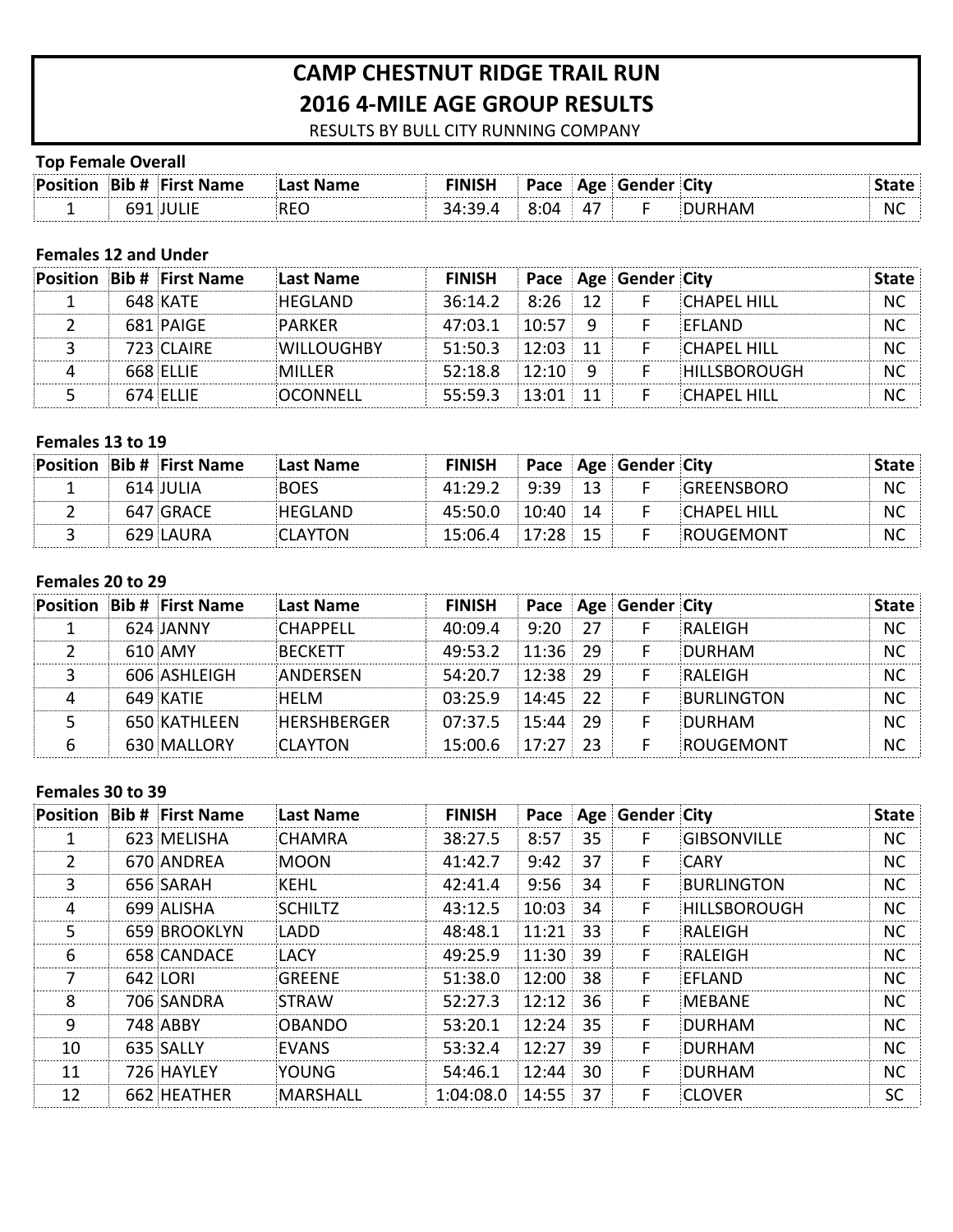#### Females 40 to 49

|                |        | <b>Position Bib # First Name</b> | Last Name        | <b>FINISH</b> |       |    | Pace   Age   Gender   City |                     | <b>State</b> |
|----------------|--------|----------------------------------|------------------|---------------|-------|----|----------------------------|---------------------|--------------|
| 1              |        | 718 TINA                         | <b>WALLACE</b>   | 39:31.8       | 9:12  | 48 | F.                         | <b>GRAHAM</b>       | NC           |
| $\overline{2}$ |        | 732 KATHERINE                    | STANLEY          | 40:52.3       | 9:30  | 48 | F                          | <b>CHAPEL HILL</b>  | NC.          |
| 3              |        | 661 ISABEL                       | LEA              | 41:52.1       | 9:44  | 49 | F.                         | <b>CEDAR GROVE</b>  | NC           |
| 4              |        | 746 MELISSA                      | <b>PIERCY</b>    | 42:04.4       | 9:47  | 47 | F.                         | RALEIGH             | NC.          |
| 5              |        | 702 AMANDA                       | SHURGIN          | 43:33.6       | 10:08 | 41 | F                          | <b>DURHAM</b>       | NC           |
| 6              |        | 715 TOREY                        | <b>WAHLSTROM</b> | 45:04.8       | 10:29 | 48 | F.                         | <b>CHAPEL HILL</b>  | <b>NC</b>    |
| 7              |        | 705 LAINE                        | <b>STEWART</b>   | 45:14.7       | 10:31 | 43 | F.                         | <b>EFLAND</b>       | NC           |
| 8              |        | 628 TERESA                       | <b>CHILTON</b>   | 45:31.7       | 10:35 | 41 | F.                         | <b>EFLAND</b>       | NC.          |
| 9              |        | <b>688 TINA</b>                  | <b>PORTER</b>    | 46:34.2       | 10:50 | 42 | F.                         | <b>DURHAM</b>       | NC           |
| 10             |        | 708 CHRISTY                      | <b>SUMMERS</b>   | 47:43.9       | 11:06 | 40 | F                          | <b>RALEIGH</b>      | NC.          |
| 11             |        | 720 LYNDA                        | <b>WILEMAN</b>   | 48:03.5       | 11:11 | 47 | F.                         | <b>HILLSBOROUGH</b> | NC           |
| 12             |        | 711 TERRI                        | TARRANT          | 50:06.7       | 11:39 | 45 | F.                         | <b>CHAPEL HILL</b>  | NC.          |
| 13             |        | 626 KAREN                        | <b>CHILTON</b>   | 51:44.4       | 12:02 | 41 | F                          | RALEIGH             | <b>NC</b>    |
| 14             |        | 682 RHONDA                       | PARKER           | 54:08.8       | 12:36 | 47 | F.                         | <b>EFLAND</b>       | NC.          |
| 15             |        | 727 STACEY                       | <b>YOUNG</b>     | 54:52.4       | 12:46 | 45 | F.                         | <b>MEBANE</b>       | NC.          |
| 16             |        | 687 REBECCA                      | <b>PORTER</b>    | 58:16.8       | 13:33 | 41 | F.                         | <b>DURHAM</b>       | <b>NC</b>    |
| 17             |        | 618 LESLIE                       | <b>BROOKS</b>    | 59:03.5       | 13:44 | 43 | F                          | <b>HURDLE MILLS</b> | <b>NC</b>    |
| 18             |        | 637 MARIA                        | <b>FIORITO</b>   | 1:00:08.9     | 13:59 | 43 | F                          | <b>CHAPEL HILL</b>  | <b>NC</b>    |
| 19             | 729 NP |                                  | <b>SCOTT</b>     | 1:06:11.6     | 15:24 | 48 | F.                         | <b>BURLINGTON</b>   | <b>NC</b>    |
| 20             |        | 712 ADRIANA                      | <b>TAVERNISE</b> | 1:09:22.7     | 16:08 | 45 | F.                         | <b>MEBANE</b>       | NC.          |
| 21             |        | 652 KIM                          | <b>HILL</b>      | 1:16:16.4     | 17:44 | 42 | F.                         | <b>MEBANE</b>       | NC.          |
| 22             |        | 698 TAMMY                        | <b>SCHAUB</b>    | 1:22:58.7     | 19:18 | 40 | F                          | <b>MEBANE</b>       | NC           |

### Females 50 to 59

|    | <b>Position Bib # First Name</b> | Last Name              | <b>FINISH</b> | Pace  |    | Age Gender City |                     | <b>State</b> |
|----|----------------------------------|------------------------|---------------|-------|----|-----------------|---------------------|--------------|
|    | 651 LAURA                        | <b>HEYNEMAN</b>        | 37:46.7       | 8:47  | 53 | F               | <b>CHAPEL HILL</b>  | NC.          |
| 2  | 613 SHERRY                       | <b>BLACK</b>           | 40:08.3       | 9:20  | 52 | F               | <b>CARY</b>         | <b>NC</b>    |
| 3  | 738 SOPHIA                       | <b>DECKER</b>          | 43:03.0       | 10:01 | 52 | F               | <b>NATHALIA</b>     | VA           |
| 4  | 666 JEAN                         | MCDONALD               | 45:15.7       | 10:32 | 55 | F.              | <b>CHAPEL HILL</b>  | <b>NC</b>    |
| 5. | 632 CAROLYNN                     | DERRICK                | 47:43.9       | 11:06 | 51 | F.              | <b>APEX</b>         | <b>NC</b>    |
| 6  | 633 ARLEEN                       | EPPINGER               | 48:54.8       | 11:23 | 54 | F.              | HILLSBOROUGH        | <b>NC</b>    |
| 7  | 655 LINDI                        | INGOLD                 | 49:13.9       | 11:27 | 52 | F               | <b>HILLSBOROUGH</b> | <b>NC</b>    |
| 8  | 689 BRENDA                       | RATLIFF                | 52:50.5       | 12:17 | 51 | F               | <b>HILLSBOROUGH</b> | <b>NC</b>    |
| 9  | 636 BETSY                        | <b>FAULK</b>           | 53:38.5       | 12:28 | 52 | F.              | NORTH MYRTLE BEACH  | <b>SC</b>    |
| 10 | 615 SANDRA                       | <b>BOES</b>            | 54:41.7       | 12:43 | 53 | F               | <b>GREENSBORO</b>   | <b>NC</b>    |
| 11 | 733 SHARI                        | <b>PORTERFIELD</b>     | 55:11.9       | 12:50 | 53 | F               | <b>HILLSBOROUGH</b> | <b>NC</b>    |
| 12 | 645 LADEANE                      | <b>HAWES</b>           | 55:45.9       | 12:58 | 52 | F.              | <b>CHAPEL HILL</b>  | <b>NC</b>    |
| 13 | 686 KIM                          | <b>PIRACCI</b>         | 58:00.7       | 13:29 | 59 | F               | <b>DURHAM</b>       | <b>NC</b>    |
| 14 | 696 DONNA                        | <b>SCAGGS</b>          | 58:15.5       | 13:33 | 53 | F               | <b>DURHAM</b>       | <b>NC</b>    |
| 15 | 742 LISA                         | <b>ROBINSON BAILEY</b> | 1:17:19.2     | 17:59 | 50 | F               | <b>DURHAM</b>       | <b>NC</b>    |

### **Females 60 and Over**

| ∶P∩si |   | <b>Bib # First Name</b> | Name |         | ace |    | City |           |
|-------|---|-------------------------|------|---------|-----|----|------|-----------|
|       | . |                         |      | TJ.JJ.V |     | 63 |      | <b>NC</b> |
|       |   |                         | ) W  | - -     |     |    | ΔNΙ  | <b>NC</b> |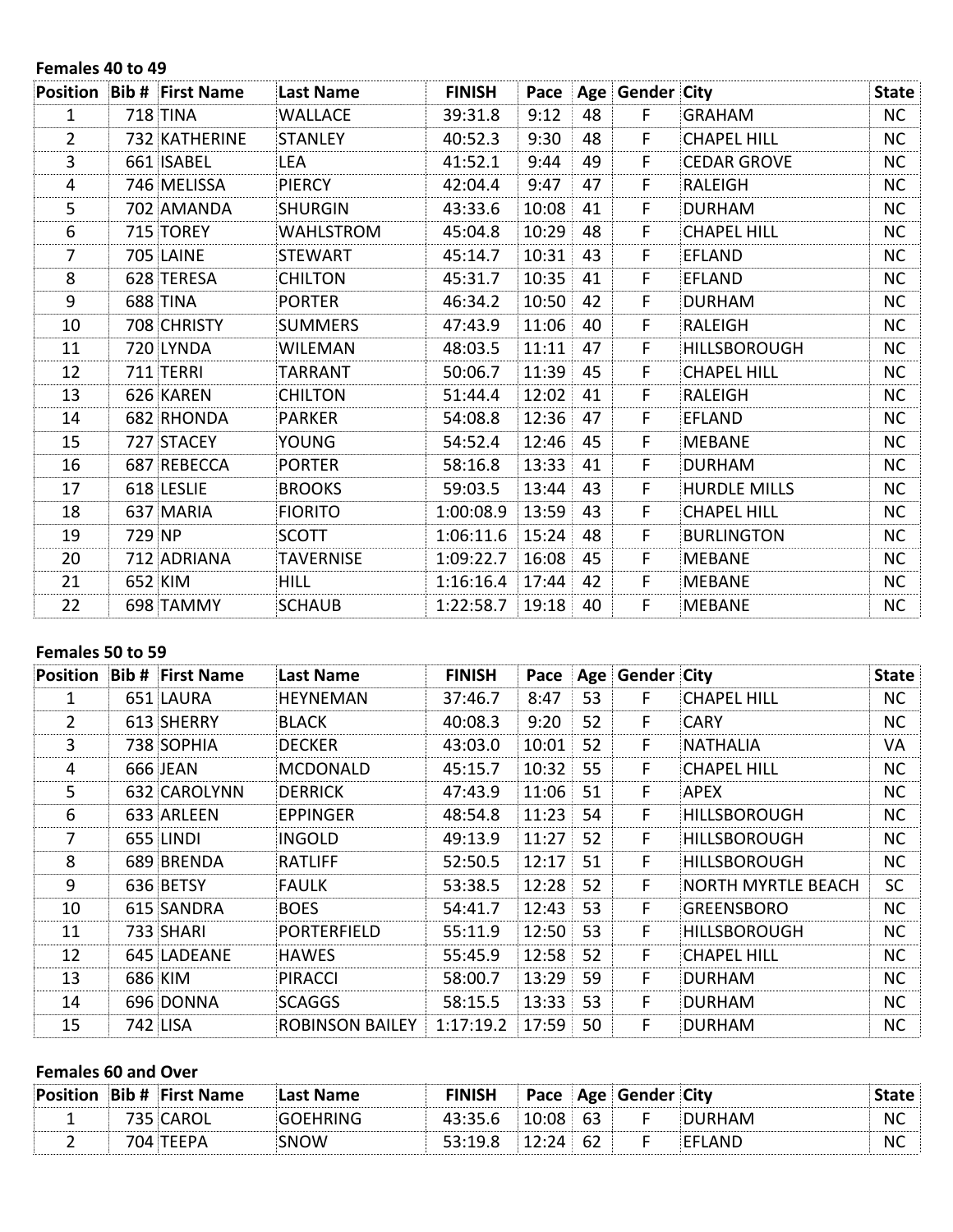| ∴l\v.      |                 |            | ЮU          | MEBANE | N  |
|------------|-----------------|------------|-------------|--------|----|
| 646 MARION | <b>AVMILIOU</b> | :19.9      | 69          | ∵ HIL∟ | N  |
| 695 SHARON | ROGGENBUCK      | 1:06:34.3  |             |        | N  |
| ∩∆∧<br>616 |                 | $1.19.7 -$ | 16:08<br>64 | ΔNΓ    | NI |

### **Top Male Overall**

| ∶Posi | <b>Bib # First Name</b> |  | ∟סבי<br>. . |   | City |           |
|-------|-------------------------|--|-------------|---|------|-----------|
|       |                         |  | 36          | M |      | <b>NC</b> |

### **Males 12 and Under**

|        | <b>Position Bib # First Name</b> | Last Name     | FINISH               |                | <b>Pace Age Gender City</b> |                                |  |
|--------|----------------------------------|---------------|----------------------|----------------|-----------------------------|--------------------------------|--|
|        | 664 JOSHUA                       | MARSHALL      | 36:59.3              | $-8.36 \pm 11$ | M                           | <b>CLOVER</b>                  |  |
| 669 TY |                                  | MILLER        |                      |                |                             | 40:06.8 9:20 11 M HILLSBOROUGH |  |
|        | <b>713 FRIC</b>                  | THOI F        | $44:31.7$ 10:21 12   |                | M                           | <b>MERANE</b>                  |  |
|        | 621 NICHOLAS                     | CARDONE       | $45:02.0$ $10:28$ 11 |                | <b>M</b>                    | <b>HILLSBOROUGH</b>            |  |
|        | 663 JACOB                        | MARSHALL      | $1:04:04.5$ 14:54 9  |                | M                           | <b>CLOVER</b>                  |  |
|        | 697 HAYDEN                       | <b>SCHAUR</b> | $1:22:51.5$ 19:16 9  |                | M                           | MERANE                         |  |

### **Males 13 to 19**

| Position | <b>Bib # First Name</b> | Last Name         | <b>FINISH</b> |          |    | Pace   Age   Gender   City |                     | <b>State</b> |
|----------|-------------------------|-------------------|---------------|----------|----|----------------------------|---------------------|--------------|
|          | 692 LFWIS               | RFO               | 30:44.9       | 7:09     | 16 | М                          | DURHAM              | <b>NC</b>    |
|          | 743 AGUSTIN             | FIORITO           | 32:01.6       | 7:27     | 17 | M                          | CHAPFL HILL         | NC.          |
| 3        | 693 TANNER              | <b>RFO</b>        | 33:11.0       | 7:43     | 14 | M                          | <b>DURHAM</b>       | <b>NC</b>    |
| 4        | 675 MATTHEW             | OCONNELL          | 33:41.0       | 7:50     | 14 | M                          | CHAPFL HILL         | <b>NC</b>    |
| 5        | 722 BRYANT              | <b>WILLOUGHBY</b> | 34:42.0       | 8:04     | 13 | M                          | <b>CHAPFL HILL</b>  | <b>NC</b>    |
| 6        | 605 OWEN                | ALTHOUSE          | 35:20.0       | 8:13     | 14 | M                          | CHAPFL HILL         | <b>NC</b>    |
|          | 734 ZACHARY             | GARUS             | 36:33.6       | 8:30     | 13 | M                          | <b>HILLSBOROUGH</b> | <b>NC</b>    |
| 8        | 609 WILL                | BFAM              | 38:40.2       | 9:00     | 17 | M                          | <b>DENTON</b>       | <b>NC</b>    |
| q        | 739 IAN                 | <b>SUMMERS</b>    | 41:24.3       | 9:38     | 13 | М                          | RALFIGH             | <b>NC</b>    |
| 10       | 721 TOM                 | WILFMAN           | 51:56.1       | 12:05    | 13 | M                          | HILLSBOROUGH        | <b>NC</b>    |
| 11       | 741 PAUL                | <b>YOUNG</b>      | 54:52.8       | 12:46:15 |    | M                          | <b>MFBANF</b>       | NС           |

### **Males 20 to 29**

and the state of the state.

|           | <b>Position Bib # First Name</b> | Last Name      | <b>FINISH Pace Age Gender City</b> |  |                                 |    |
|-----------|----------------------------------|----------------|------------------------------------|--|---------------------------------|----|
| -716 IFFF |                                  | <b>WAI KFR</b> |                                    |  | $30:08.2$ 7:01 25 M CHAPFL HILL |    |
|           | 657 SAM                          | <b>KONKOL</b>  | $32:00.3$ 7:27 27                  |  | M CHAPEL HILL                   | NC |
|           | 671 SHYAM                        | <b>NAMBIAR</b> | 38:12.6 8:53 28 M MEBANE           |  |                                 |    |
|           | 700 GRFGORY                      | <b>SCHILTZ</b> |                                    |  |                                 | NC |

## **Males 30 to 39**

|  | <b>Position Bib # First Name</b> | <b>Last Name</b> | <b>FINISH Pace Age Gender City</b> |  |                                 |    |
|--|----------------------------------|------------------|------------------------------------|--|---------------------------------|----|
|  | 644 BRYAN                        |                  |                                    |  | $33:21.2$ 7:45 37 M CHAPEL HILL |    |
|  | 641 MAX                          | GERBER           |                                    |  | 34:39.0 8:03 37 M HILLSBOROUGH  | ΝC |
|  | 607 GFOFFRFY                     | ANDERSEN         | $41:01.7$ 9:32 30 M                |  | RAI FIGH                        |    |
|  | 631 MICHELLE                     | <b>DARLING</b>   | 59:56.4 13:56 35 M MEBANE          |  |                                 |    |